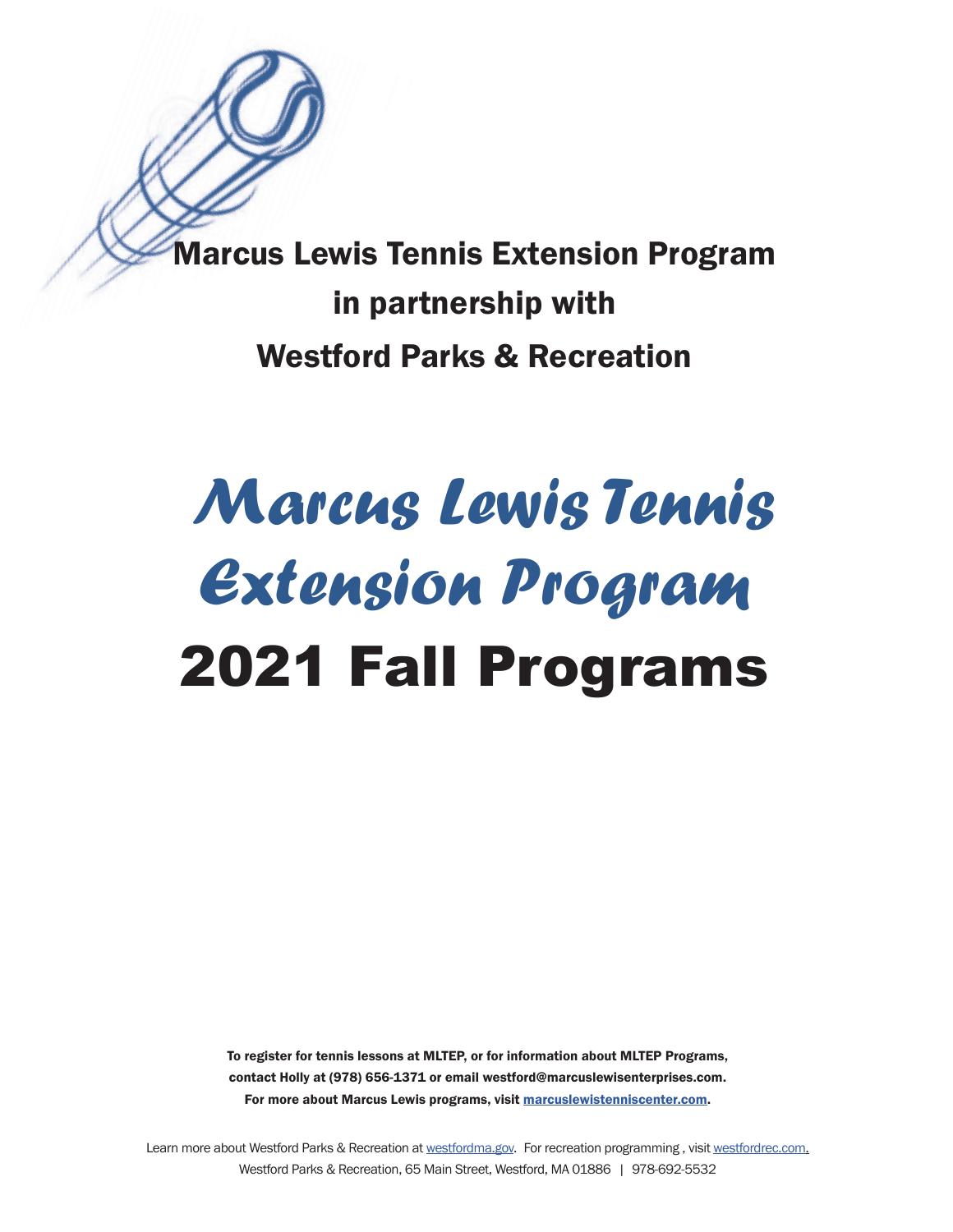*Tennis for Adults with Marcus Lewis*

**Westford Parks & Recreation** partners with the **Marcus Lewis Tennis Extension Program** (MLTEP) to offer the highest quality instruction and programming.

The MLTEP, a non-profit that was formed by the Marcus Lewis Tennis Center (MLTC), has provided high-level instruction to area communities for nearly 20 years. The instructors are specifically trained in contemporary methods of teaching and many have decades of experience. The non-profit MLTEP utilizes resources from the MLTC, however as a non-profit, the pricing is significantly lower than a commercial facility. With two indoor facilities in Acton, this will provide Westford residents with year-round opportunities to play tennis.

**To register, or to learn more about the MLTEP Programs, email westford@marcuslewisenterprises.com.** 

# Fall Adult Beginner Tennis

Learn the basics of tennis. Emphasis will be on stroke fundamentals, footwork, and court positioning.

| Dates:<br>Time: | Wednesdays<br>September 8, 15, 22, 29, October 6, 13, 20<br>Rain date: October 27<br>$9:00-10:30$ a.m. |
|-----------------|--------------------------------------------------------------------------------------------------------|
| Fee:            | \$189 Residents/\$199 Nonresident                                                                      |
| Location:       | <b>Stony Brook Middle School Courts</b>                                                                |
| Dates:          | Fridays<br>September 10,17, 24, October 1, 8, 15, 22<br>Rain date: October 29                          |
| Time:           | 5:00-6:30 p.m.                                                                                         |
| Fee:            | \$189 Residents/\$199 Nonresident                                                                      |
| Location:       | <b>Stony Brook Middle School Courts</b>                                                                |

# Fall Adult Beginner/Advanced Tennis

For those that are new to tennis or have some tennis experience and are looking to learn the game and enhance their skills on the court.

| Dates:    | Saturdays                                  |
|-----------|--------------------------------------------|
|           | September 11, 18, 25, October 2, 9, 16, 23 |
|           | Rain date: October 30                      |
| Time:     | $9:30-11:00$ a.m.                          |
| Fee:      | \$189 Resident/\$199 Nonresident           |
| Location: | <b>Stony Brook Middle School Courts</b>    |

# Adult "Try Tennis" (FREE!)

Now is your chance to get out on the courts and take a tennis lesson for FREE! The MLTEP is running this program for adults who have never had any formal tennis instruction before. The format is a three-class mini session that anyone can take. Just sign up and show up. Equipment is provided.

| Dates:    | Thursdays                               |
|-----------|-----------------------------------------|
|           | September 9, 16, 23                     |
| Time:     | 9:00-10:00 a.m.                         |
| Fee:      | Free classes, \$10 registration fee     |
| Location: | <b>Stony Brook Middle School Courts</b> |

If you want to continue you can register for the remainder of the session. Remaining session details:

| Date:     | Thursdays                               |
|-----------|-----------------------------------------|
|           | September 30, October 7, 14, 21         |
|           | Rain date: October 28                   |
| Time:     | $9:00 - 10:00$ a.m.                     |
| Fee:      | \$72 Resident/\$82 Nonresident          |
| Location: | <b>Stony Brook Middle School Courts</b> |

# Fall Adult Advanced Beginner/ Intermediate Tennis

For those of you that have all of the strokes and can keep a rally going relatively well, this is the next step. Further hone your abilities with more advanced training and strategy.

## Advanced Beginner/Low Intermediate

| Dates:    | Saturdays                                  |
|-----------|--------------------------------------------|
|           | September 11, 18, 25, October 2, 9, 16, 23 |
|           | Rain date: October 30                      |
| Time:     | $8:00 - 9:30$ a.m.                         |
| Fee:      | Fee: \$189 Resident/\$199 Nonresident      |
| Location: | <b>Stony Brook Middle School Courts</b>    |

#### Intermediate Tennis

| Dates:<br>Time:<br>Fee:<br>Location: | Thursdays<br>September 9, 16, 23, 30, October 7, 14, 21<br>Rain date: October 28<br>5:00-6:30 p.m.<br>\$189 Resident/\$199 Nonresident<br><b>Stony Brook Middle School Courts</b>       |
|--------------------------------------|-----------------------------------------------------------------------------------------------------------------------------------------------------------------------------------------|
| Dates:<br>Time:<br>Fee:<br>Location: | Fridays<br>September 10, 17, 24, October 1, 8, 15, 22<br>Rain date: October 29<br>$9:00-10:30$ a.m.<br>Fee: \$189 Resident/\$199 Nonresident<br><b>Stony Brook Middle School Courts</b> |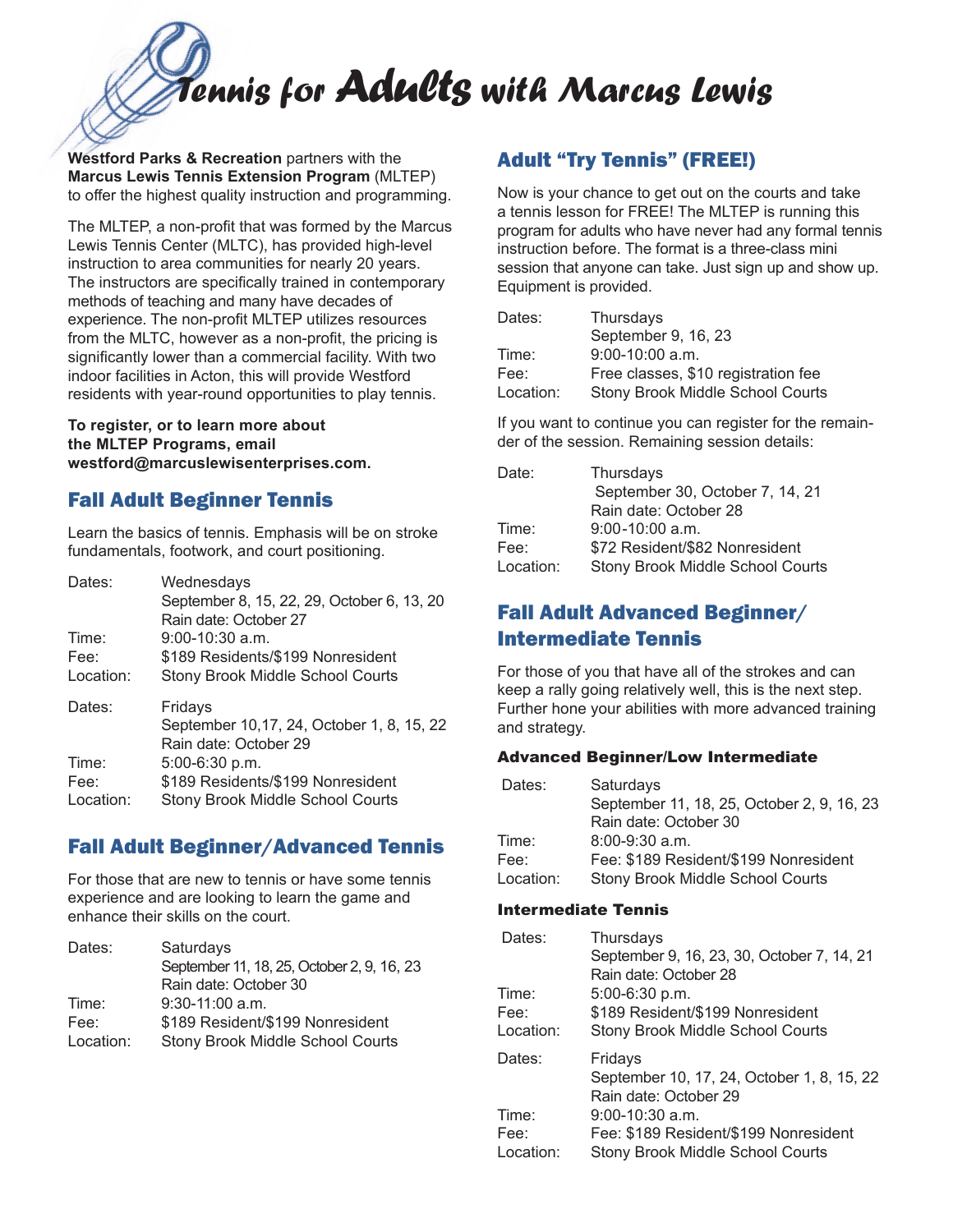# *Tennis for Squirts with Marcus Lewis*

# Junior Tennis Clinics

Although there was a time when juniors learned with the same size equipment as adults, the modern tennis world took a different approach. Now juniors are instructed with lower compression balls, smaller racquets, and even a smaller court for younger players. The result is faster improvement, longer rallies, and greater success. The MLTC employs the most current teaching methods so that your child learns efficiently and has a great time doing it.

*Westford Parks & Recreation partners with the Marcus Lewis Tennis Extension Program (MLTEP) to offer high quality instruction and programming.*

# RED Ball, Ages 4-8

Young players start with a red ball that is larger, slower, and lighter. The smaller court and lower net is scaled to size for these developing players which allows them to cover the court, hit more balls, and build confidence. At this level, young juniors develop their technique and learn simple tactics.

#### RED Ball - Level 1

This session for first timers is a perfect introduction to tennis skills and the development of good hand-eye coordination. Emphasis is on having fun with the racquet and ball.

| Dates:    | Wednesdays                                 |
|-----------|--------------------------------------------|
|           | September 8, 15, 22, 29, October 6, 13, 20 |
|           | Rain date: October 27                      |
| Time:     | 4:00-5:00 p.m.                             |
| Fee:      | \$126 Resident/\$136 Nonresident           |
| Location: | <b>Stony Brook Middle School Courts</b>    |

#### RED Ball - Level 2

This is great for children who have taken some lessons and have good hand-eye coordination. Emphasis is on fun and developing good ground strokes and volleys. Racquet required.

| Dates:    | Mondays                                 |
|-----------|-----------------------------------------|
|           | September 13, 20, 27, October 4, 18     |
|           | Rain date: October 25                   |
| Time:     | 5:00-6:00 p.m.                          |
| Fee:      | \$90 Resident/\$100 Nonresident         |
| Location: | <b>Stony Brook Middle School Courts</b> |

## RED Ball - Level I and Level 2

For those of you who prefer Saturdays to weekdays, this class is available to both level 1 and level 2 players.

| Dates:    | Saturdays                                  |
|-----------|--------------------------------------------|
|           | September 11, 18, 25, October 2, 9, 16, 23 |
|           | Rain date: October 30                      |
| Time:     | 11:00-12:00 p.m.                           |
| Fee:      | Fee: \$126 Resident/\$136 Nonresident      |
| Location: | <b>Stony Brook Middle School Courts</b>    |



*Fun times with the Marcus Lewis Tennis Extension Program (MLTEP) at the Stony Brook Middle School Courts in Westford.*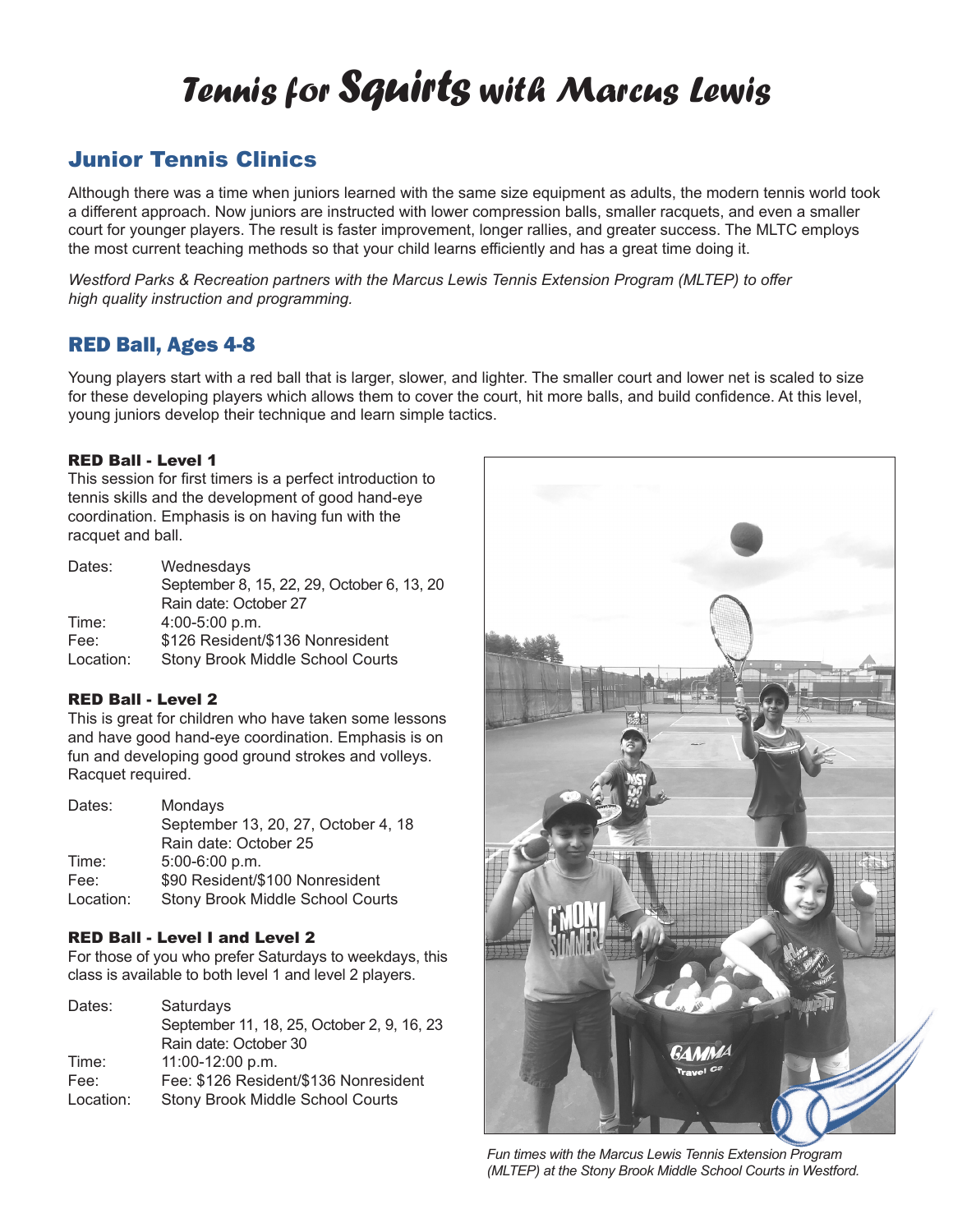# *Tennis for Youth with Marcus Lewis*

# ORANGE Ball

**ORANGE** balls are the same size as a standard yellow ball, but are lighter and bounce lower. Play is on a midsized court with a standard net and juniors continue to build technique and tactical skills as well as confidence in their playing ability. The emphasis is on learning basic grip, tennis strokes, boundaries, building fundamental skills, and scoring.

Ages: 8-10

#### ORANGE Ball - Level 1

| Dates:    | Tuesdays                                   |
|-----------|--------------------------------------------|
|           | September 7, 14, 21, 28, October 5, 12, 19 |
|           | Rain date: October 26                      |
| Time:     | $4:00-5:00$ p.m.                           |
| Fee:      | Fee: \$126 Resident/\$136 Nonresident      |
| Location: | <b>Stony Brook Middle School Courts</b>    |
|           |                                            |

#### ORANGE Ball - Level 2

| Wednesdays                                 |
|--------------------------------------------|
| September 8, 15, 22, 29, October 6, 13, 20 |
| Rain date: October 27                      |
| 5:00-6:00 p.m.                             |
| Fee: \$126 Resident/\$136 Nonresident      |
| <b>Stony Brook Middle School Courts</b>    |
|                                            |

#### ORANGE Ball - Level 1 and Level 2

| Dates:     | Saturdays                                  |
|------------|--------------------------------------------|
|            | September 11, 18, 25, October 2, 9, 16, 23 |
| Rain date: | October 30                                 |
| Time:      | 12:00-1:00 p.m.                            |
| Fee:       | Fee: \$126 Resident/\$136 Nonresident      |
| Location:  | <b>Stony Brook Middle School Courts</b>    |

# GREEN Ball

As junior players grow and build their skills for strokes, they move to a full-sized court. The **GREEN** ball is slightly lighter and slower than a yellow ball which gives them more time to get to and return shots. More balls stay in play and the exchanges last longer.

For students who show potential to excel and have played enough to demonstrate forehand and backhand ground strokes. Skills worked on will be advanced stroke skills and match strategy.

Ages: 9-12

# GREEN Ball - Level 1

| Dates:    | Tuesdays                                   |
|-----------|--------------------------------------------|
|           | September 7, 14, 21, 28, October 5, 12, 19 |
|           | Rain date: October 26                      |
| Time:     | $5:00-6:00 p.m.$                           |
| Fee:      | \$126 Resident/\$136 Nonresident           |
| Location: | <b>Stony Brook Middle School Courts</b>    |
|           |                                            |

#### GREEN Ball - Level 2

| Dates:     | Thursdays                                  |
|------------|--------------------------------------------|
|            | September 9, 16, 23, 30, October 7, 14, 21 |
| Rain date: | October 28                                 |
| Time:      | 4:00-5:00 p.m.                             |
| Fee:       | \$126 Resident/\$136 Nonresident           |
| Location:  | <b>Stony Brook Middle School Courts</b>    |

#### GREEN Ball - Level 1 and Level 2

| Dates:    | Saturdays                                  |
|-----------|--------------------------------------------|
|           | September 11, 18, 25, October 2, 9, 16, 23 |
|           | Rain date: October 30                      |
| Time:     | $1:00 - 2:30$ p.m.                         |
| Fee:      | \$189 Resident/\$199 Nonresident           |
| Location: | <b>Stony Brook Middle School Courts</b>    |

*MLTC participants are in trophy pose position practicing their over-heads.*



#### Racquets are available for purchase - interested?

Email westford@marcuslewisenterprises.com, BEFORE the first class. Do not wait until the day of the class as it will take away from the lesson time.

# *Build a Custom Group*

Can't find the class you want, or the time doesn't work with your schedule? Contact MLTEP at westford@marcuslewisenterprises.com.